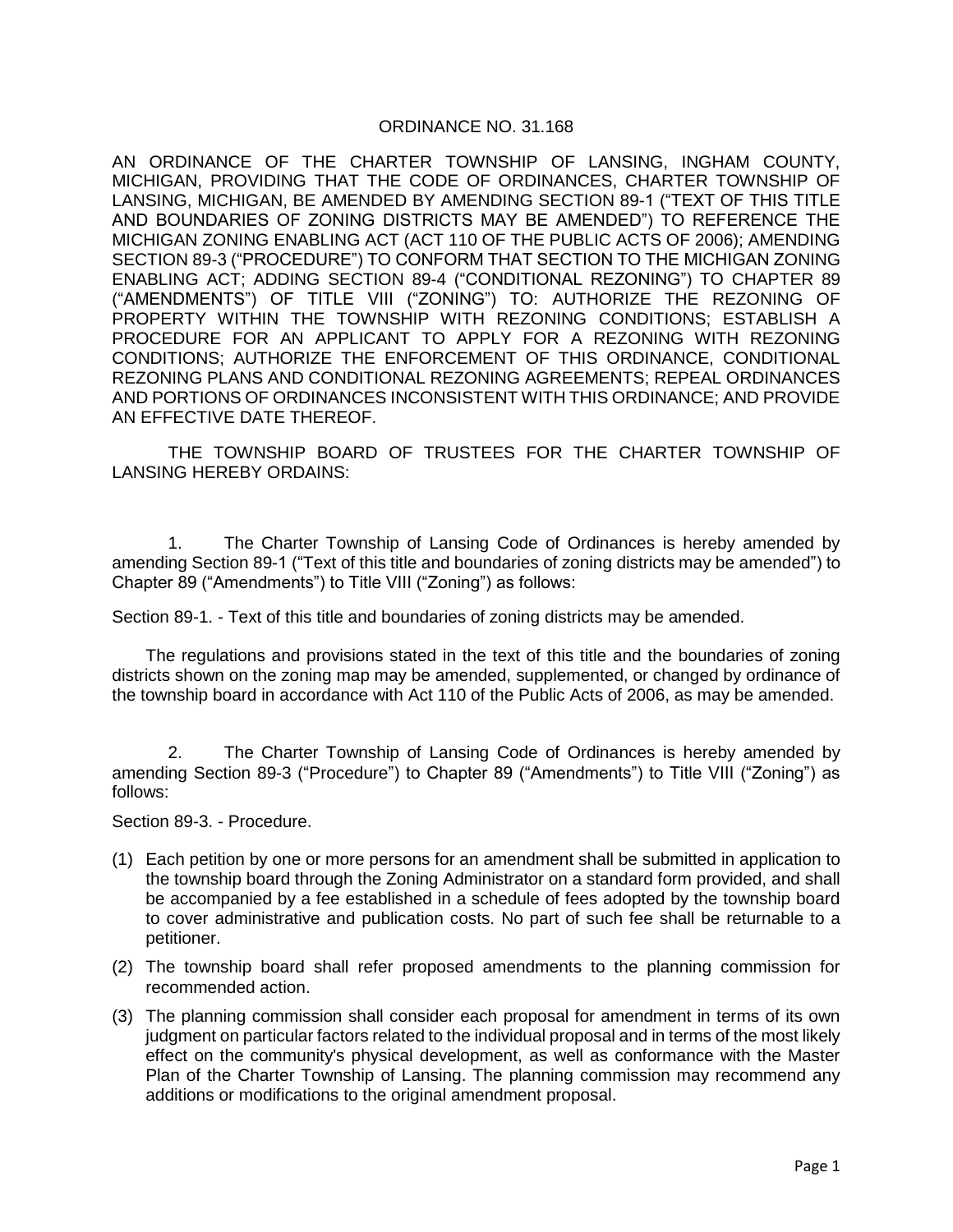(4) Public hearing. The planning commission shall conduct a public hearing on any request for an amendment to the Zoning Ordinance or zoning district map and shall provide notice to as follows:

Notice provisions:

- Publish notice of the hearing one time in a newspaper of general circulation not less than 15 days before the date of the hearing
- Notice of a hearing must be given to the following persons: (1) owners of property that is the subject of the request; (2) all persons to whom real property is assessed within 300 feet of the property that is the subject of the request; and (3) occupants of all structures within the 300 feet of the subject property
- This notice does not need to be given to more than 1 occupant of a structure, but if the structure contains more than 1 dwelling unit or distinct spatial areas owned or leased by different persons, 1 occupant of each unit or spatial area must be given notice. If a single structure contains more than 4 units, notice may be given to the manager or owner of the structure, who shall be requested to post the notice at the primary entrance.
- Notice is considered given when it is either personally delivered or when it is deposited with the US Post Office or other delivery service during normal business hours not less than 15 days before the request is being considered.
- A hearing granted by the Township Board to an interested property owner regarding a zoning ordinance or zoning amendment is not subject to all of the notice requirements in the Zoning Enabling Act (ZEA), but notice must be given to the interested property owner as provided by the ZEA.
- The notice must describe the nature of the request, state when and where the request will be considered, indicate when and where comments will be received concerning the request, indicate the property that is the subject of the request, and, for a request involving ten (10) or fewer adjacent properties, the notice shall include a listing of all existing street addresses within the property thereon.
- (5) The planning commission shall then transmit its recommendation and a summary of comments received at the public hearing to the township board. If the township board shall deem any amendments, changes, additions, or departures advisable as to the proposed text or district boundaries, it may refer the same to the planning commission for a report thereon within a time specified by the township board.

The township board shall grant a hearing on the proposed amendment to any property owner who, in compliance with Act 110 of the Public Acts of 2006, has filed a written request to be so heard and may request the planning commission to attend such hearing. Thereafter, the township board may adopt the amendment with or without changes in accordance with the provisions and procedures of Act 110 of the Public Acts of 2006.

(7) No application for a rezoning which has been denied by the township board shall be resubmitted for a period of one year from the date of the last denial, except on grounds of newly discovered evidence or proof of changed conditions found upon inspection by the township board to be valid.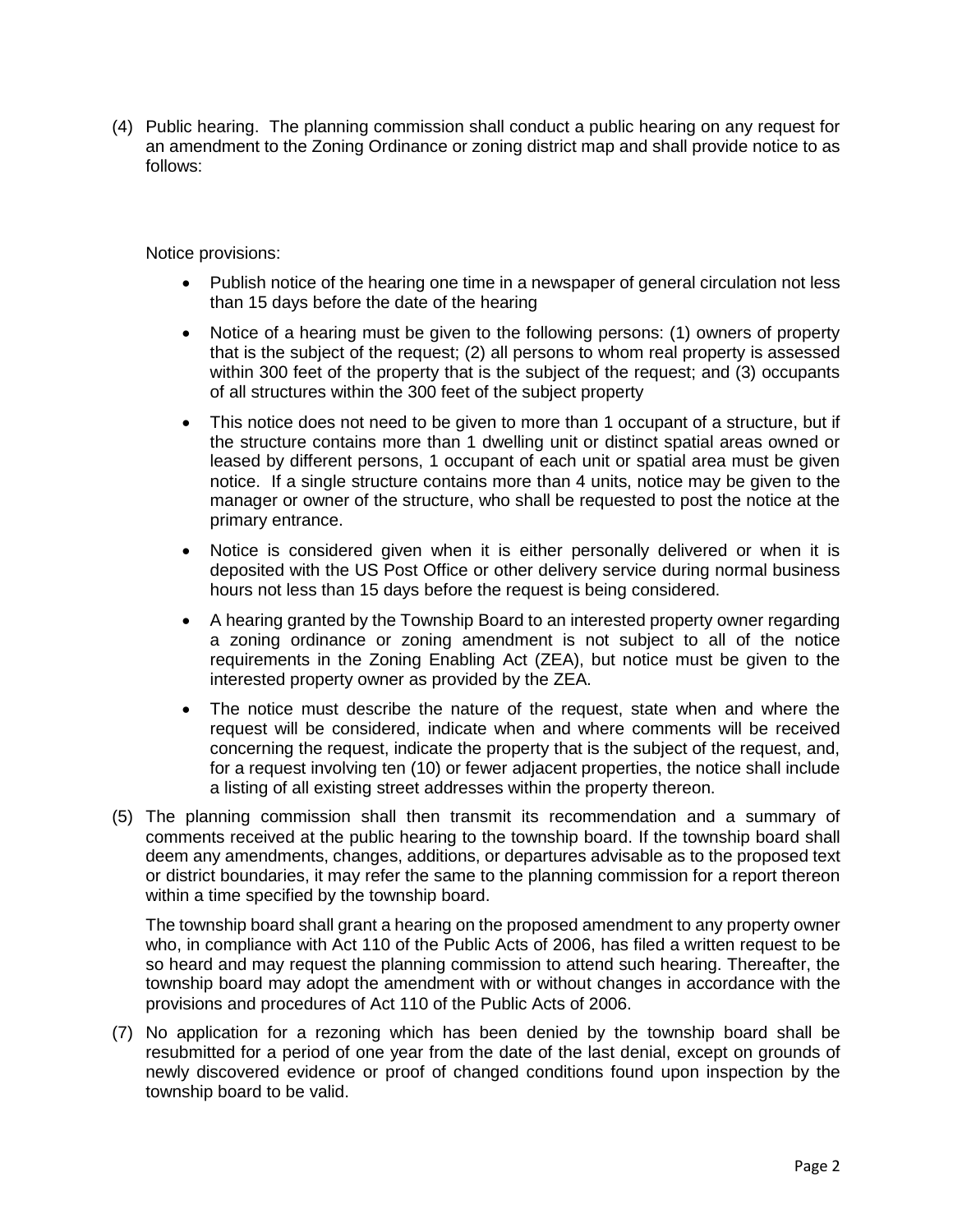3. The Charter Township of Lansing Code of Ordinances is hereby amended by adding Section 89-4 ("Conditional Rezoning") to Chapter 89 ("Amendments") to Title VIII ("Zoning") as follows:

Section 89-4. Conditional Rezoning.

Section 89-4.1. Intent.

The township board recognizes that, in certain instances, it would be an advantage to both the township and property owners seeking rezoning if a site plan, along with conditions and limitations that may be relied upon by the township, could be proposed as part of a petition for rezoning. Therefore, it is the intent of this chapter to provide an option to property owners in connection with the submission of petitions seeking the amendment of this Ordinance for approval of a rezoning with conditions, per Public Act 110 of 2006, as amended.

Section 89-4.2. Definitions.

The following definitions shall apply in the interpretation of this chapter:

- 1. Applicant shall mean the property owner(s), or a person acting with the written and signed authorization of the property owner(s) to make application under this chapter.
- 2. Rezoning conditions shall mean conditions proposed by the applicant and approved by the township as part of an approval under this chapter, including review and recommendation by the planning commission, which shall constitute regulations for and in connection with the development and use of property approved with a rezoning condition in conjunction with a rezoning. Such rezoning conditions shall not authorize uses or developments of greater intensity or density and which are not permitted in the zoning district proposed by the rezoning and shall not permit uses or development expressly or implicitly prohibited in the Conditional Rezoning (CR) agreement, and may include some or all of the following:
	- a. The location, size, height or other measure for and/or of buildings, structures, improvements, setbacks, landscaping, buffers, design, architecture and other features shown on the CR plan.
	- b. Specification of maximum density or intensity of development and/or use, expressed in terms fashioned for the particular development and/or use, for example, and in no respect by way of limitation, units per acre, maximum usable floor area, hours of operation and the like.
	- c. Preservation of natural resources and/or features.
	- d. Facilities to address drainage/water quality.
	- e. Facilities to address traffic issues.
	- f. Preservation of open space.
	- g. A written understanding for permanent maintenance of natural resources, features, and/or facilities to address drainage/water quality, traffic, open space and/or other features or improvements; and, provision for authorization and finance of maintenance by or on behalf of the township in the event the applicant fails to timely perform after notice.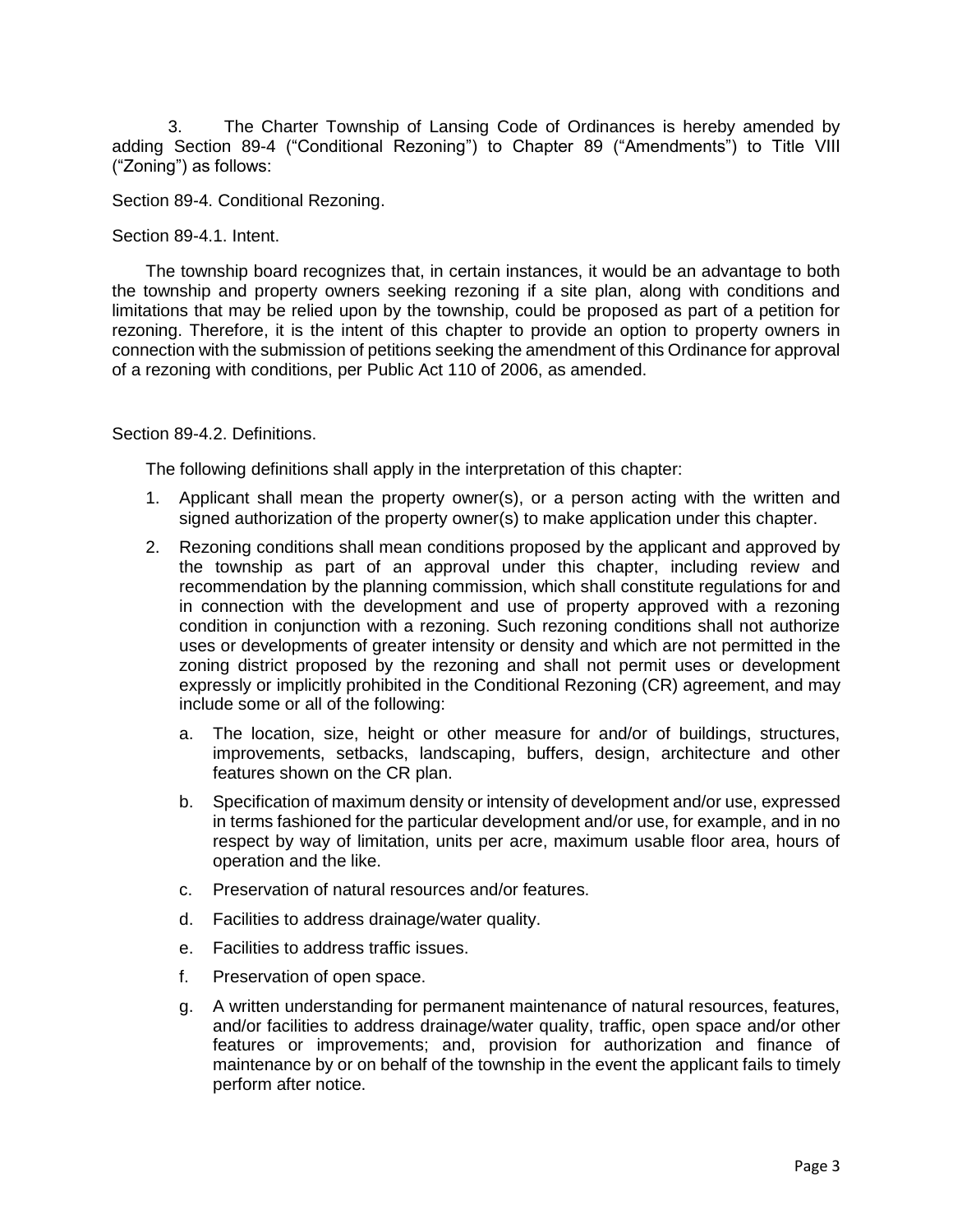- h. Signage, lighting, landscaping, and/or building materials for the exterior of some or all structures.
- i. Permissible uses of the property.
- j. Protection of township land from annexation.
- k. Preservation of historic farms, barns and other buildings to preserve the history of the Township.
- l. Donation of land for open space, using a land conservancy or other means, to protect the open space for future generations.
- m. Paving, making substantial improvements to, or funding of improvements to major township roads which will provide benefits to the township or community at large.
- n. Construction and/or donation of community buildings where the need has been identified and defined by the township.
- o. Preservation of a rural view shed which is an undeveloped area adjacent to the road right-of-way, having a depth of at least 200 feet, where existing natural features, such as wetlands, woodlands, hedgerows, undulating landforms, and scenic vistas, are preserved and incorporated into the landscape.
- p. Provide usable and contiguous open space amounting to at least 40 percent of the site, using the concept of clustering.
- q. Added landscaping, above and beyond what is otherwise required by township ordinance.
- r. Reclamation and re-use of land, where previous use of land causes severe development difficulties, or has caused blight.
- s. Installation of streetscape on an arterial road, beyond what is otherwise required by ordinance, and where compatible with township guidelines concerning trees, streetlights and landscaping.
- t. Drain and drainage improvements, beyond what is otherwise required by ordinance, using best management practices.
- u. Providing monuments or other landmarks to identify township boundaries.
- v. Providing or funding improvements to, and/or facilities for, public safety
- w. Such other conditions as deemed important to the development by the applicant.
- 3. CR agreement shall mean a written agreement approved and executed by the township and applicant, incorporating a CR plan, and setting forth rezoning conditions, conditions imposed pursuant to Public Act 110 of 2006, as amended, and any other terms mutually agreed upon by the parties relative to land for which the township has approved a rezoning with rezoning conditions. A CR agreement shall specify at least all of the following, as well as other necessary and proper matters as determined by the township and the applicant
	- a. Agreement and acknowledgment that the rezoning with rezoning conditions was proposed by the applicant to induce the township to grant the rezoning, and that the township relied upon such proposal and would not have granted the rezoning but for the terms spelled out in the CR agreement; and, further, agreement and acknowledgment that the conditions and CR agreement are authorized by all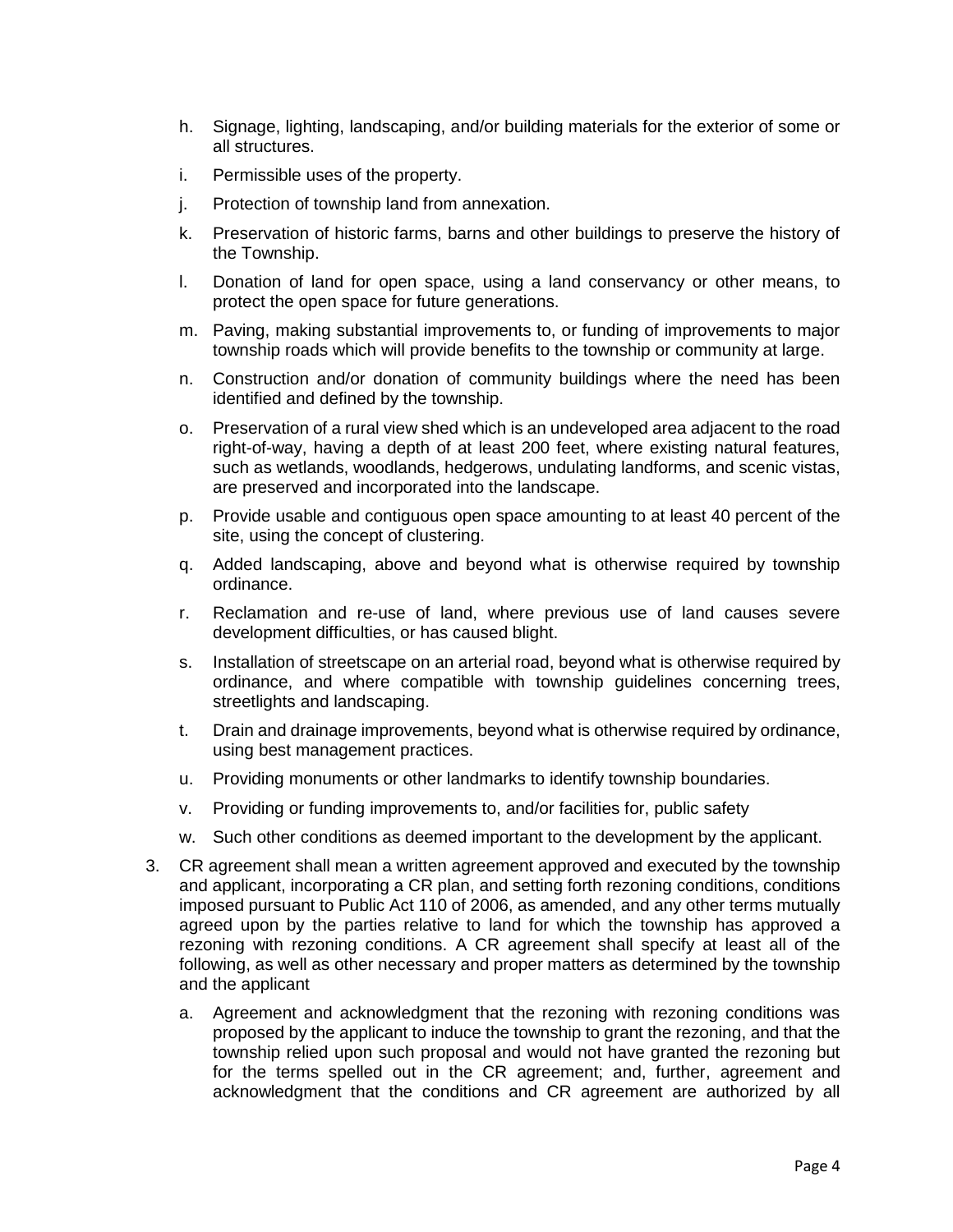applicable state and federal law and constitution, and that the agreement is valid and was entered into on a voluntary basis, and represents a permissible exercise of authority by the township.

- b. Agreement and understanding that the subject property shall not be developed or used in a manner inconsistent with the CR plan and CR agreement.
- c. Agreement and understanding that the approval, CR plan and CR agreement shall be binding upon and inure to the benefit of the applicant and township, and their respective heirs, successors, assigns and transferees.
- d. Agreement and understanding that, if a rezoning with rezoning conditions becomes void in the manner provided in this chapter, no development shall be undertaken or permits for development issued until a new zoning district classification of the property has been established.
- e. Agreement and understanding that each of the requirements and conditions in the CR agreement represents a necessary and reasonable measure which, when considered with all other conditions and requirements, is roughly proportional to the increased impact created by the use represented in the approved rezoning with rezoning conditions, taking into consideration the changed zoning district classification and the specific use authorization granted.
- f. The CR agreement shall contain the notarized signatures of all the owners of the subject property preceded by a statement attesting to the fact that they voluntarily offer and consent to the provisions contained within the CR agreement.
- g. Other information as deemed necessary by the Township to define the CR agreement.
- 4. CR plan shall mean a plan of the property which is the subject of a rezoning with rezoning conditions, prepared by a licensed civil engineer or architect, that may show the location, size, height, design, architecture or other measure or feature for and/or buildings, structures, improvements and features on, and in some cases adjacent to, the property. The details to be offered for inclusion within the CR plan shall be determined by the applicant, subject to approval of the township board after recommendation by the planning commission.

Section 89-4.3. Application and offer of conditions.

- A. Application for optional conditional rezoning. An applicant shall have the option of making an election under this chapter in conjunction with a submission of a petition seeking a rezoning. Such election may be made at the time of the application for rezoning is filed, or at a subsequent point in the process of review of the proposed rezoning. The election shall be made by filing an application conforming with this chapter for approval of a conditional rezoning that would establish site-specific use authorization if the petition for rezoning is granted. Such election shall be to seek a rezoning with rezoning conditions pursuant to Public Act 110 of 2006, as amended, which would represent a legislative amendment of the Zoning Ordinance.
- B. Site specific regulations. In order to be eligible for the proposal and review of a rezoning with rezoning conditions, an applicant must propose a rezoning of property to a new zoning district classification, and must, as part of such proposal, voluntarily offer certain site-specific regulations (to be set forth on a CR plan and in a CR agreement to be prepared) which are,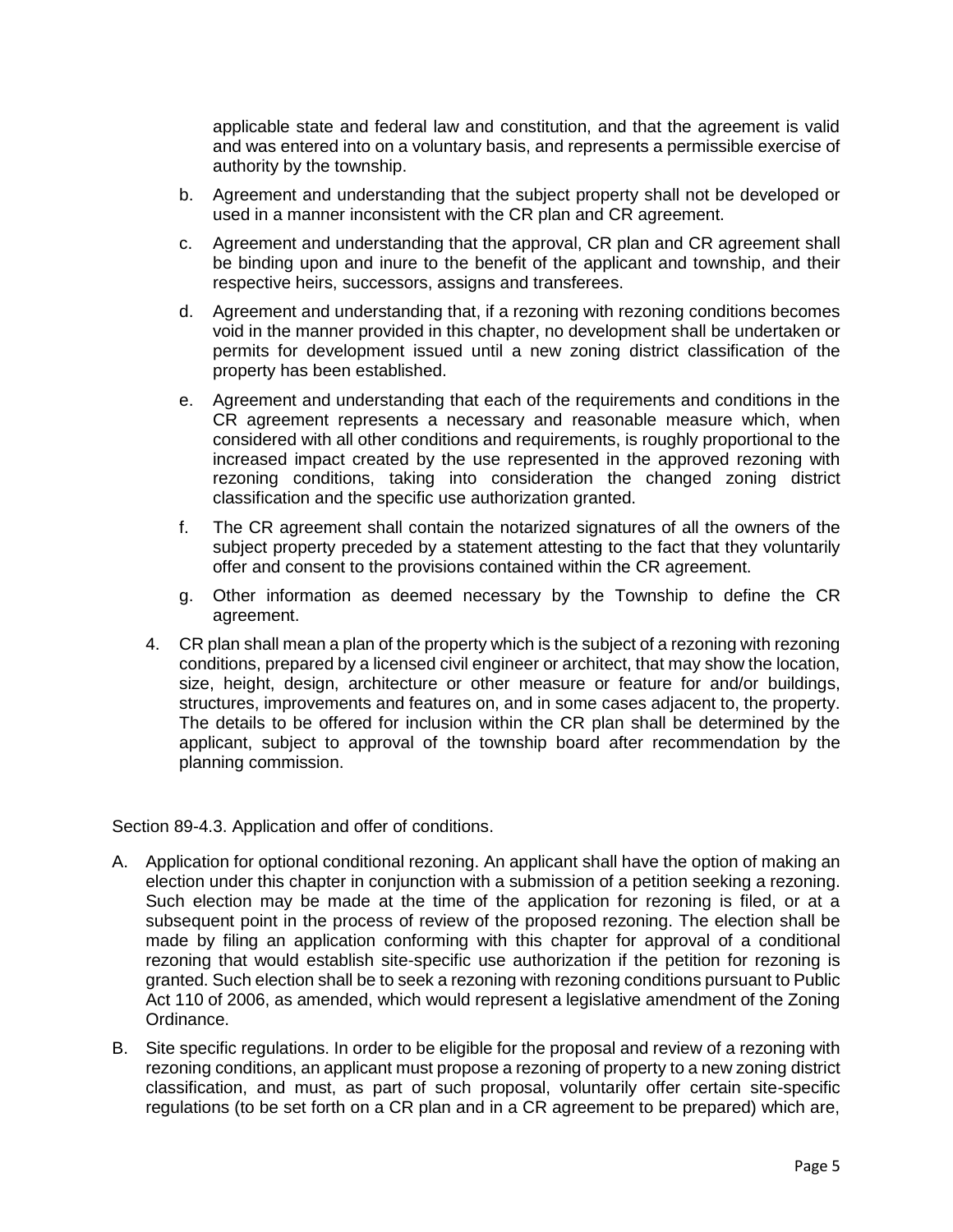in material respects, equally or more strict or limiting than the regulations that would apply to the land under the proposed new zoning district, such as set forth in subsections 2.a through 2.w of the definition of the "rezoning conditions," above.

- C. The applicant's offer of conditions shall bear a reasonable and rational relationship to the property for which rezoning is requested.
- D. Any use or development proposed as part of an offer of conditions that would require a special land use permit under the terms of this Code may only be commenced if a special land use permit for such use or development is ultimately granted in accordance with the provisions of this Code.
- E. Any use or development proposed as part of an offer of conditions that would require a variance under the terms of this Code may only be commenced if a variance for such use or development is ultimately granted by the zoning board of appeals in accordance with the provisions of this Code.
- F. Any use or development proposed as part of an offer of conditions that would require site plan approval under the terms of this Code may only be commenced if site plan approval for such use or development is ultimately granted in accordance with the provisions of this Code.
- G. The offer of conditions may be amended during the process of rezoning consideration provided that any amended or additional conditions are voluntarily offered by the applicant in writing, signed, dated and notarized and made part of the record of proceeding. An applicant may withdraw all or part of its offer of conditions any time prior to final rezoning action of the Township Board of Trustees provided that, if such withdrawal occurs subsequent to the Planning Commission's public hearing on the original rezoning request, then the rezoning application shall be referred to the Planning Commission for a new public hearing with appropriate notice and a new recommendation.
- H. The applicant shall describe how the proposed use of the subject property conforms to the comprehensive plan and zoning district involved.

Section 89-4.4. Approval of rezoning with rezoning conditions.

Pursuant to Public Act 110 of 2006, as amended, the township board, following public hearing and recommendation by the planning commission, may approve a petition for a rezoning with rezoning conditions requested by an applicant.

- A. Required information. As an integral part of the conditional rezoning, the following shall be reviewed and may be approved:
	- 1. CR plan. A CR plan, with such detail and inclusions proposed by the applicant and approved by the township board in accordance with this chapter, following recommendation by the planning commission. The CR plan shall not replace the requirement for site plan review and approval, or subdivision or condominium approval, as the case may be.
	- 2. Statement of rezoning conditions. Rezoning conditions, as defined for purposes of this chapter, which shall be required by the township board following recommendation by the planning commission. Rezoning conditions shall not authorize uses or development not permitted in the district proposed by the rezoning and shall not permit uses or development expressly or implicitly prohibited in the CR agreement.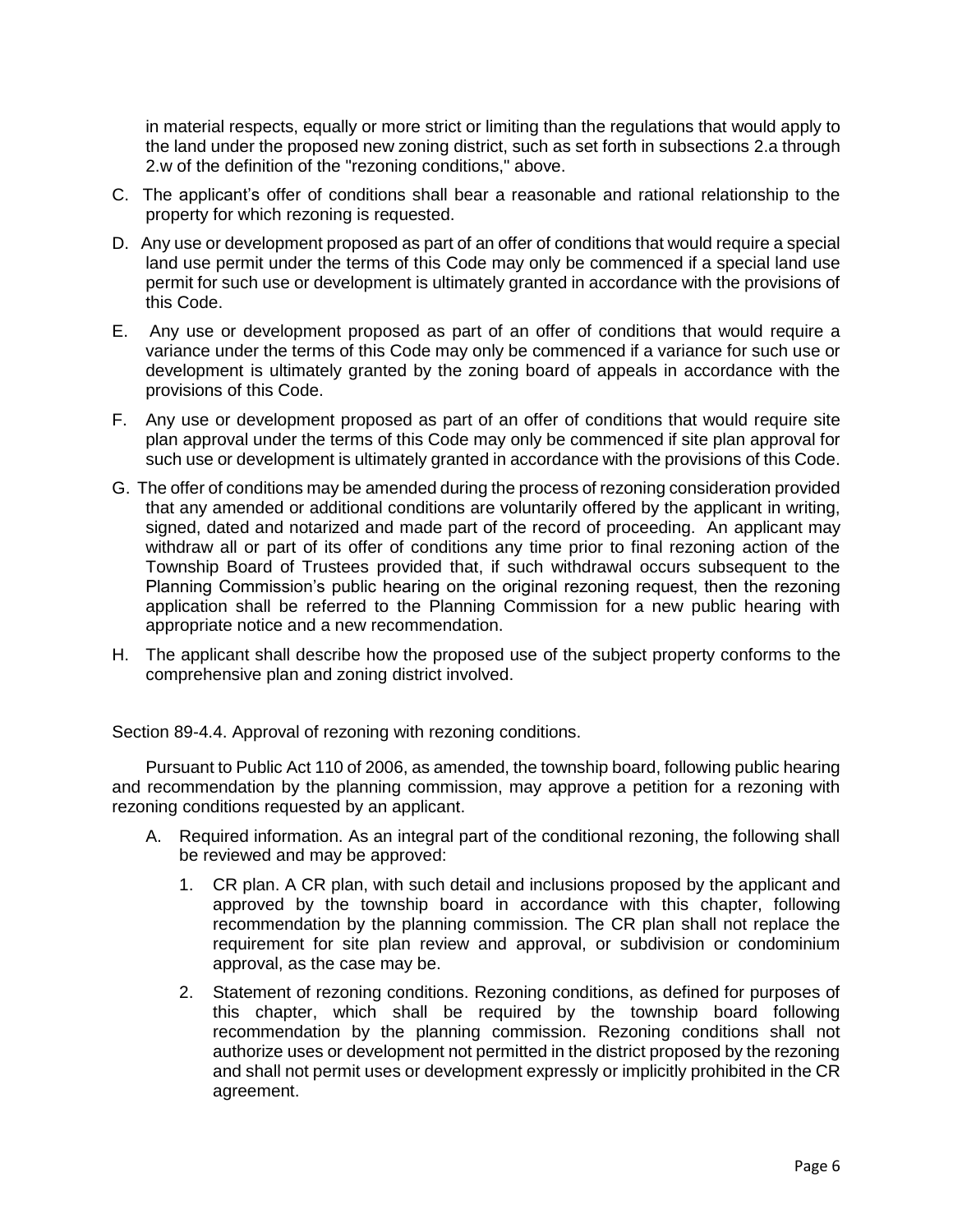- 3. CR agreement. A CR agreement, which shall be prepared by the township attorney and the applicant (or designee) and approved by the township board, and which shall incorporate the CR plan and set forth the rezoning conditions, together with any other terms mutually agreed upon by the parties (including the minimum provisions specified in the definition of CR agreement, above).
- B. Zoning map designation. If approved, the zoning district classification of the rezoned property shall consist of the district to which the property has been rezoned, accompanied by a reference to "CR conditional rezoning". The zoning map shall specify the new zoning district plus a reference to "CR" (for example, the district classification for the property might be C-1 low density multiple-family with CR, conditional zoning, with a zoning map designation of C-1/CR) and use of the property so classified and approved shall be restricted to the permission granted in the CR agreement, and no other development or use shall be permitted.
- C. Use of property. The use of the property in question shall, subject to subsection C.1 below, be in total conformity with all regulations governing development and use within the zoning district to which the property has been rezoned, including, without limitation, permitted uses, lot sizes, setbacks, height limits, required facilities, buffers, open space areas, and land use density; provided, however, the following shall apply:
	- 1. Development subject to conditional rezoning requirements. Development and use of the property shall be subject to the more restrictive requirements shown or specified on the CR plan, and/or in the other conditions and provisions set forth in the CR agreement, required as part of the conditional rezoning approval, and such CR plan and conditions and CR agreement shall supersede all inconsistent regulations otherwise applicable under the Zoning Ordinance.
- D. Review and approval criteria. The applicant shall have the burden of demonstrating that the following requirements and standards are met by the CR plan, rezoning conditions, and CR agreement:
	- 1. Enhancement of the project area. Approval of the application shall accomplish, among other things, and as determined in the discretion of the township board, the integration of the proposed land development project with the characteristics of the project area, and result in an enhancement of the project area as compared to the requested zoning change, and such enhancement would be unlikely to be achieved or would not be assured in the absence of the use of a conditional rezoning.
	- 2. In the public interest. Sufficient conditions shall be included on and in the CR plan and CR agreement on the basis of which the township board concludes, in its discretion, that, as compared to the existing zoning and considering the site specific land use proposed by the applicant, it would be in the public interest to grant the rezoning with rezoning conditions; provided, in determining whether approval of a proposed application would be in the public interest, the benefits which would reasonably be expected to accrue from the proposal shall be balanced against, and be found to clearly outweigh the reasonably foreseeable detriments thereof, taking into consideration reasonably accepted planning, engineering, environmental and other principles, as presented to the township board, following recommendation by the planning commission, and also taking into consideration the special knowledge and understanding of the township by the township board and planning commission.
- E. Expiration. Unless extended by the township board for good cause, the rezoning with rezoning conditions shall expire following a period of two years from the effective date of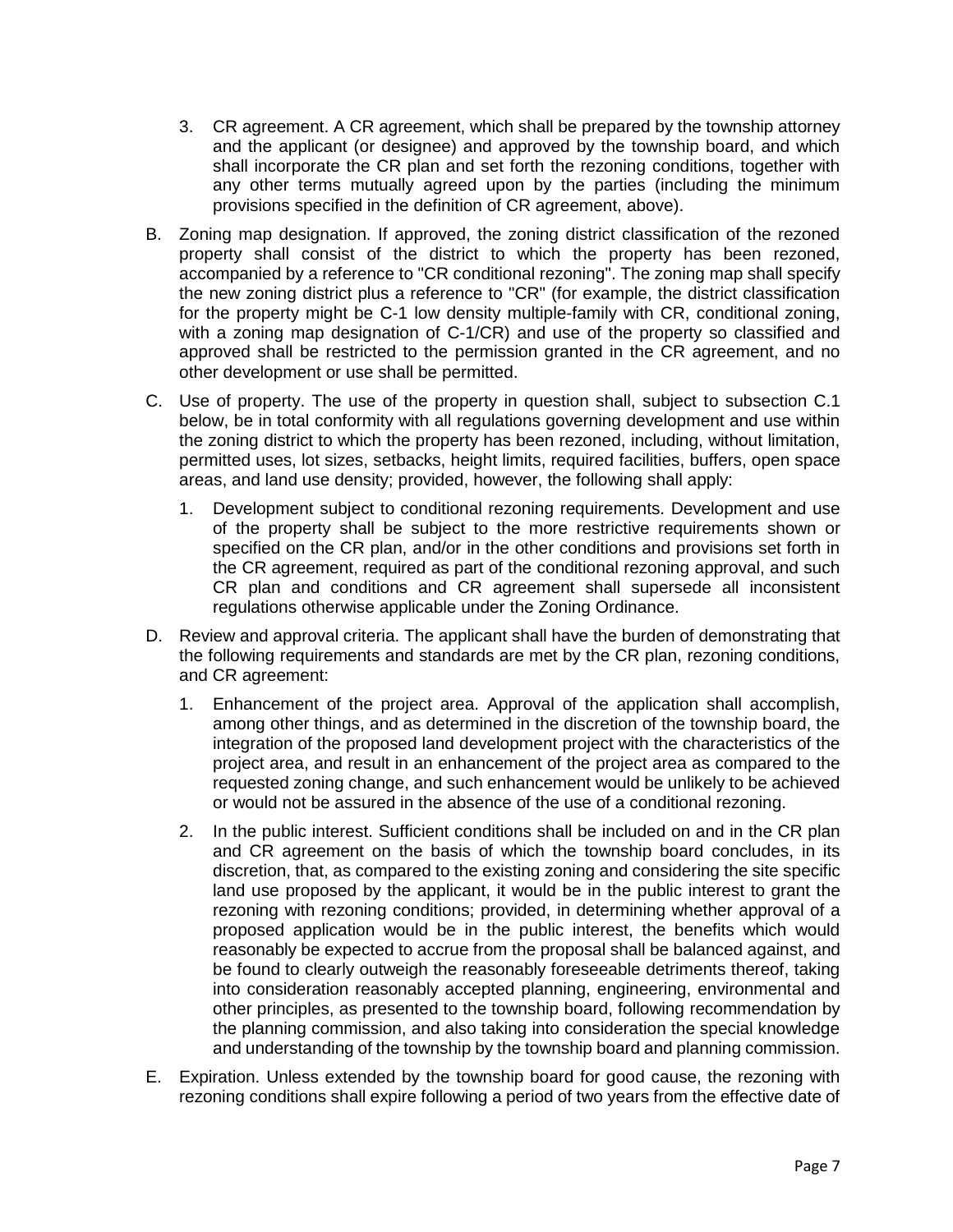the rezoning unless construction on the development of the property pursuant to the required permits issued by the township commences within such two-year period and proceeds diligently and in good faith as required by ordinance to completion.

- 1. Extension of approval. In the event the development has not commenced, as defined above, within two years from the effective date of the rezoning, the conditional rezoning, and the CR agreement shall be void and of no effect. The applicant may apply to the township board for a one-year extension one time. The request must be submitted to the township clerk before the two-year time limit expires. The applicant must show good cause as to why the extension should be granted.
- 2. Township action upon expiration. If the rezoning with rezoning conditions becomes void, then the township board shall rezone the property back to the zoning classification applicable at the time the application for conditional rezoning was filed with the township, in accordance with the applicable Zoning Ordinance procedures. Until such a time as the property has been rezoned, no development shall be undertaken or permits for development issued.

Section 89-4.5. Procedure for application, review and approval.

- A. Pre-application meeting. Prior to the time of making application for a conditional rezoning, the applicant shall schedule a pre-application submission meeting with the zoning administrator and one or more of the following township representatives: the township supervisor, the township planner, the township engineer, the township building official, the township attorney, or their designees. The meeting shall involve a preliminary review of the application for conditional rezoning and so that the applicant has a thorough understanding of the process. The applicant shall pay the township's costs and expenses incurred for this meeting.
- B. Offer of conditions. At the time of making application for amendment of this Ordinance seeking a rezoning of property, or at a later time during the process of township consideration of such rezoning an applicant may submit an application for approval of a conditional rezoning to apply in conjunction with the rezoning.
- C. Application. The application, which may be amended during the process, shall include a CR plan proposed by the applicant and shall specify the rezoning conditions proposed by the applicant, recognizing that rezoning conditions shall not authorize uses or development not permitted in the district proposed by the rezoning.
- D. Notice of public hearing. The proposed rezoning with rezoning conditions, together, shall be noticed for public hearing before the planning commission as a proposed legislative amendment to the Zoning Ordinance.
- E. Planning commission recommendation. Following the public hearing and further deliberations as deemed appropriate by the planning commission, the planning commission shall make a recommendation to the township board on the proposed rezoning with rezoning conditions.
- F. Township board action. Upon receipt of the recommendation of the planning commission, the township board shall commence deliberations on the proposed rezoning with rezoning conditions. If the township board determines that it may approve the rezoning with rezoning conditions, the township board shall specify tentative conditions and direct the township attorney to work with the applicant in the development of a proposed CR agreement.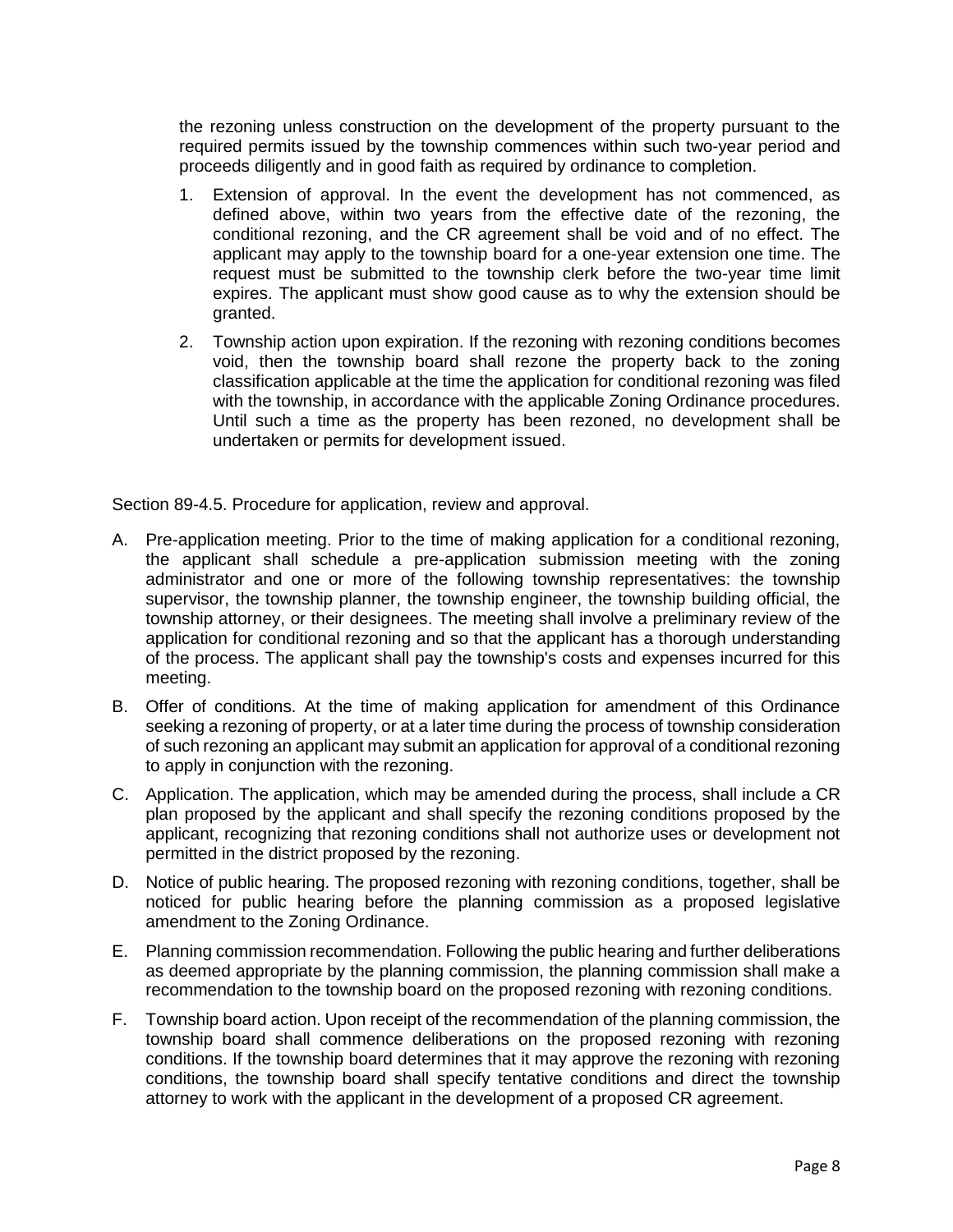Section 89-4.6. Effect of approval.

Approval of the CR plan and agreement confirms only the rezoning of the property, subject to any conditions imposed as reflected in the CR agreement and after recordation as otherwise set forth this Section 89-4. Site plan approval shall be required before any improvements to the property may be undertaken.

### Section 89-4.7. Amendment of CR agreement.

Amendment of a CR agreement shall be proposed, reviewed and approved in the same manner as a new rezoning with rezoning conditions.

### Section 89-4.8. Recordation of CR agreement.

A rezoning with rezoning conditions shall become effective following publication in the manner provided by law, and, after recordation of the CR agreement with the Ingham County Register of Deeds, whichever is later.

### Section 89-4.9. Enforcement.

The zoning administrator, township planner, code enforcement officer and other township staff may investigate sites and developments for compliance with an approved CR agreement and/or CR plan. Enforcement actions for noncompliance with, breach or violation of a CR agreement and/or CR plan may include, but not be limited to, the remedies described below:

- A. Rescission. Noncompliance with, breach, or violation of a CR agreement and/or CR plan shall constitute grounds for the township board to rescind a rezoning with rezoning conditions.
- B. Violation of the CR agreement. If development and/or actions are undertaken on or with respect to the property in violation of the CR agreement, such development and/or actions shall constitute a nuisance per se. In such cases, the township may issue a stop work order relative to the property and seek any other lawful remedies. Until curative action is taken to bring the property into compliance with the CR agreement, the township may withhold, or following notice and an opportunity to be heard, revoke permits and certificates, in addition to or in lieu of such other lawful action to achieve compliance.

# Section 89-4.10. Fee and Escrow Account.

The applicant for a rezoning with rezoning conditions shall pay an application fee as established by township board resolution, which fee shall be in the amount sufficient to defray the township's costs and expenses expected to be incurred by the township in the review and preparation of documents, as well as all other procedures required by this chapter for a rezoning with rezoning conditions.

An escrow account shall be established in an amount specified by township board resolution, and additional reasonable amounts shall be contributed by the applicant as required in order to